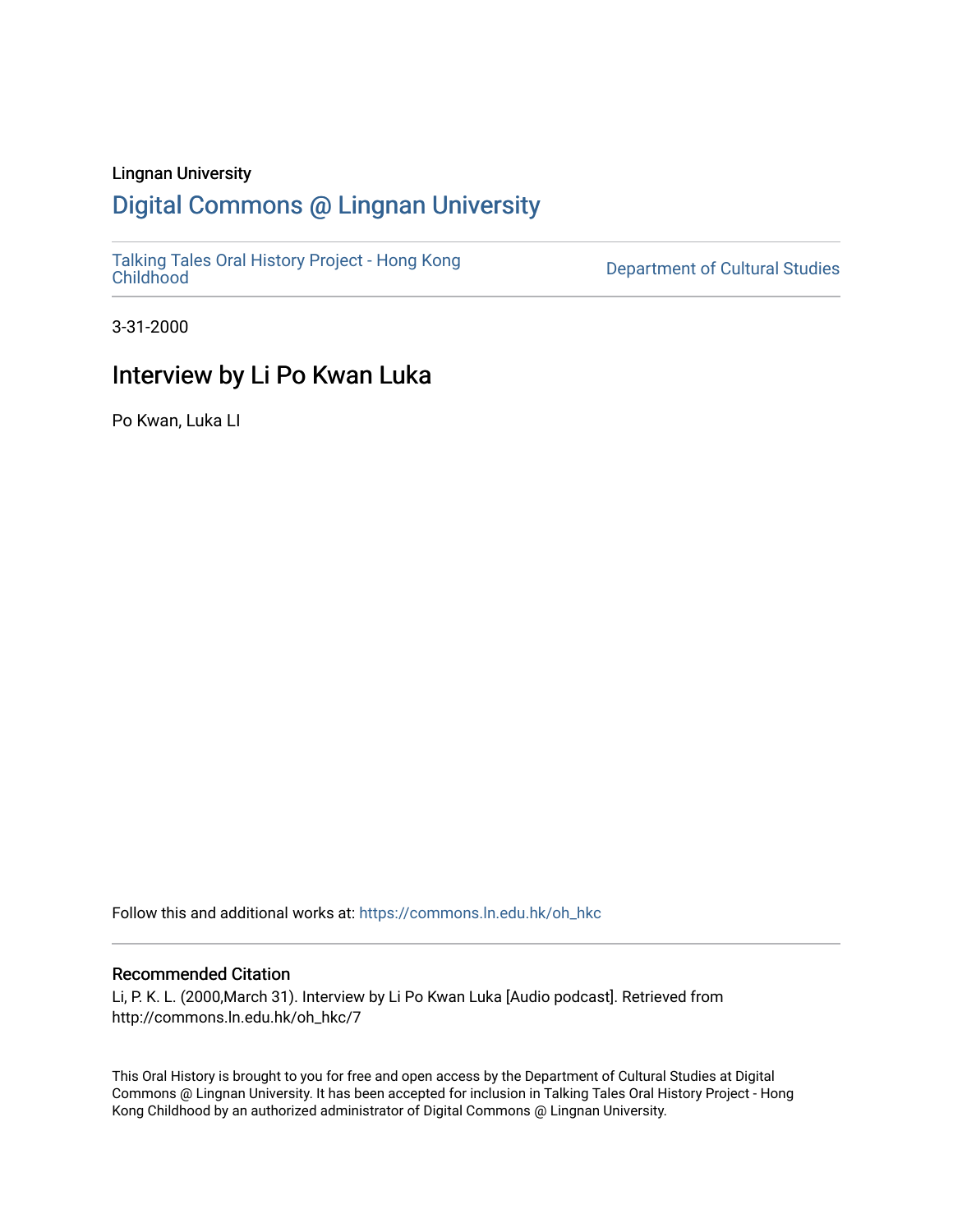### **Report on interview**

Interviewee: Wong Kwan Cheung, Joseph Interviewer: Li Po Kwan, Luka Place for interview: Ah Cheung's home Date and Time: 31<sup>st</sup> March, 2000; 5:30pm---6:02pm Topic: Ah Cheung's childhood story

J---Joseph, Ah Cheung L---Luka

L: Joseph, can you introduce yourself?

J: Am.......my full name is Wong Kwan Cheung, I am already 41 years old, but still look very young! Am...... I only studied at primary school. When I was very little, I suffered from a disease, which called "Glassbone", that made my arms and legs are very short and the body became very small just like a baby. But it is not a big problem, because small body is easy to go anywhere. My private vehicle is a baby trolley, but it cannot stay with me for a long time, it always broke down, so I already changed many baby trolleys.

L: Now you are living in Choi Hung Housing Estate, then what about before? Where did you live before?

J: I have lived in three places. But in fact I have lived in many places. In earlier time, we lived in Mong Kok, then we moved to Choi Hung Housing Estate, no longer, because our family became bigger, so we moved to Oi Man Housing Estate, where in Ho Man Tin. After...... my mum died, we turned back to Choi Hung Housing Estate, so that my brother and his wife could look after me easier, do you understand? So we departed from Choi Hung Housing Estate and also got together in Choi Hung Housing Estate.

L: So how many brothers and sisters do you have?

J: Ah...... five brothers and sisters totally. I have two older brothers of different mother from me. The oldest brother is living in main land China,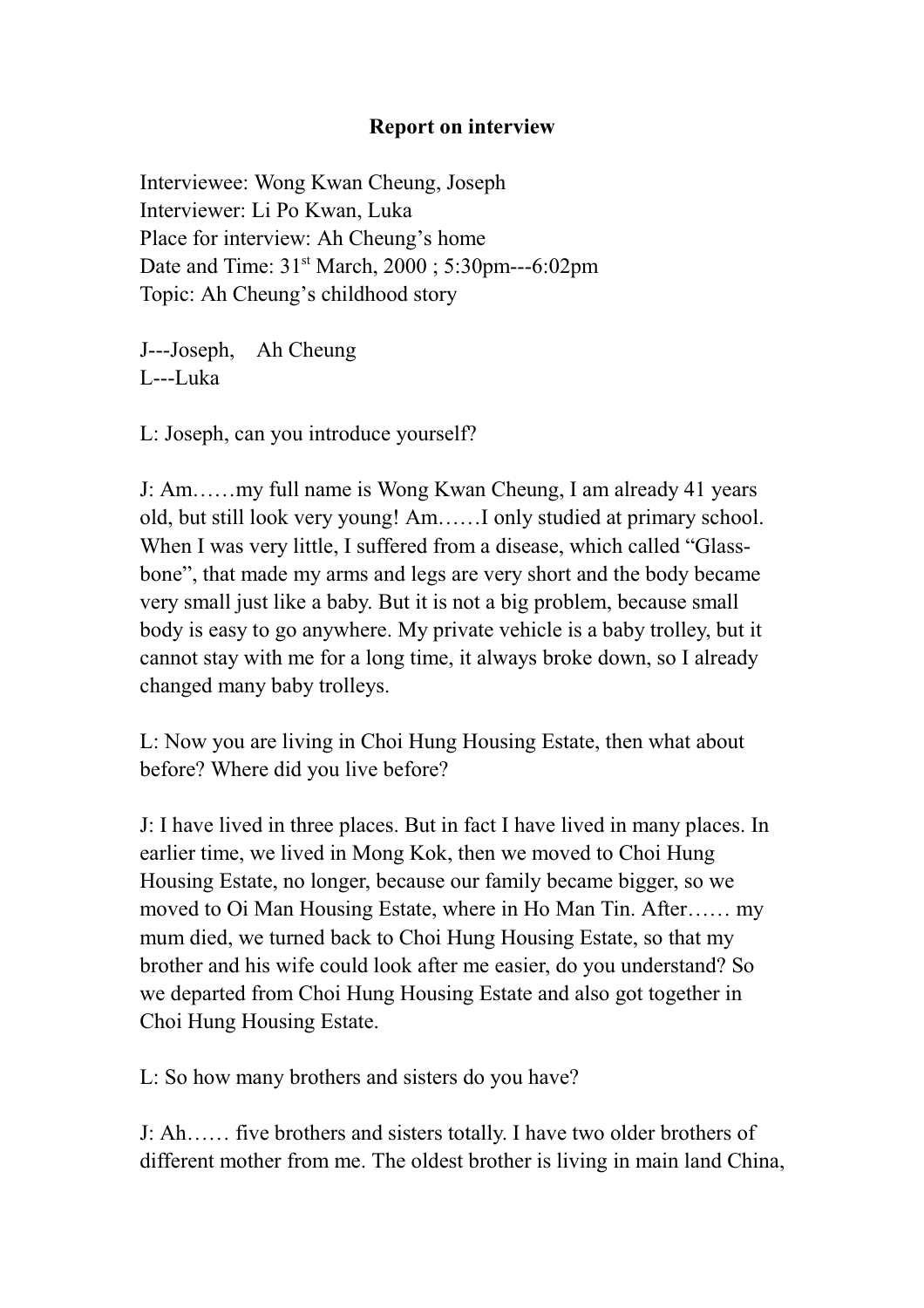second older brother is living in Choi Hung Housing Estate, and my third older brother has immigrated to Canada. I also has a little weak minded older sister, who is living with me now, and I am the youngest one.

L: Your mother must very love you, because you are the baby one.

J: Mmm......(he was drinking tea, but he agreed my point).

L: What about your father?

J: My dad? He had gone very early. He died when I was 17, just finished primary school. I was an adult student. Because I was living in hospital while I was very small, so I haven't learned the formal primary school education. Ah......I was living in hospital for about 6 to 7 years, then entered a proper hostel school, which was only for those weak-ability persons, called Kwun Tong Alison Red Cross School.

L: How many years did you study in that school?

J: Well, including kindergarten, I studied in there for 7 years, and finished it at 17 to 18 years old.

L: Woo......so how old were you when you entered to hospital?

J: I began to live in hospital when I was 3 to 4.

L: Did you suffer from this disease when you were just born, or after a period of time?

J: This.......I might suffer from the disease when I was just born, but then found out that after a period of time. Until two years old, I began to have problems. I cried loudly when my mum touched me, and she could hear the sound inside my body just like my born wanted to break up, so my mum looked after me very carefully. Then my mum brought me to see doctor, and he said that it was called "Glass-bone", I might live for no longer. My mum was very sad but she didn't give up me, still looked after me. My mum said that while she still was alive, she must cared for me. In the early time, if a mother had a handicapped baby, she would leave him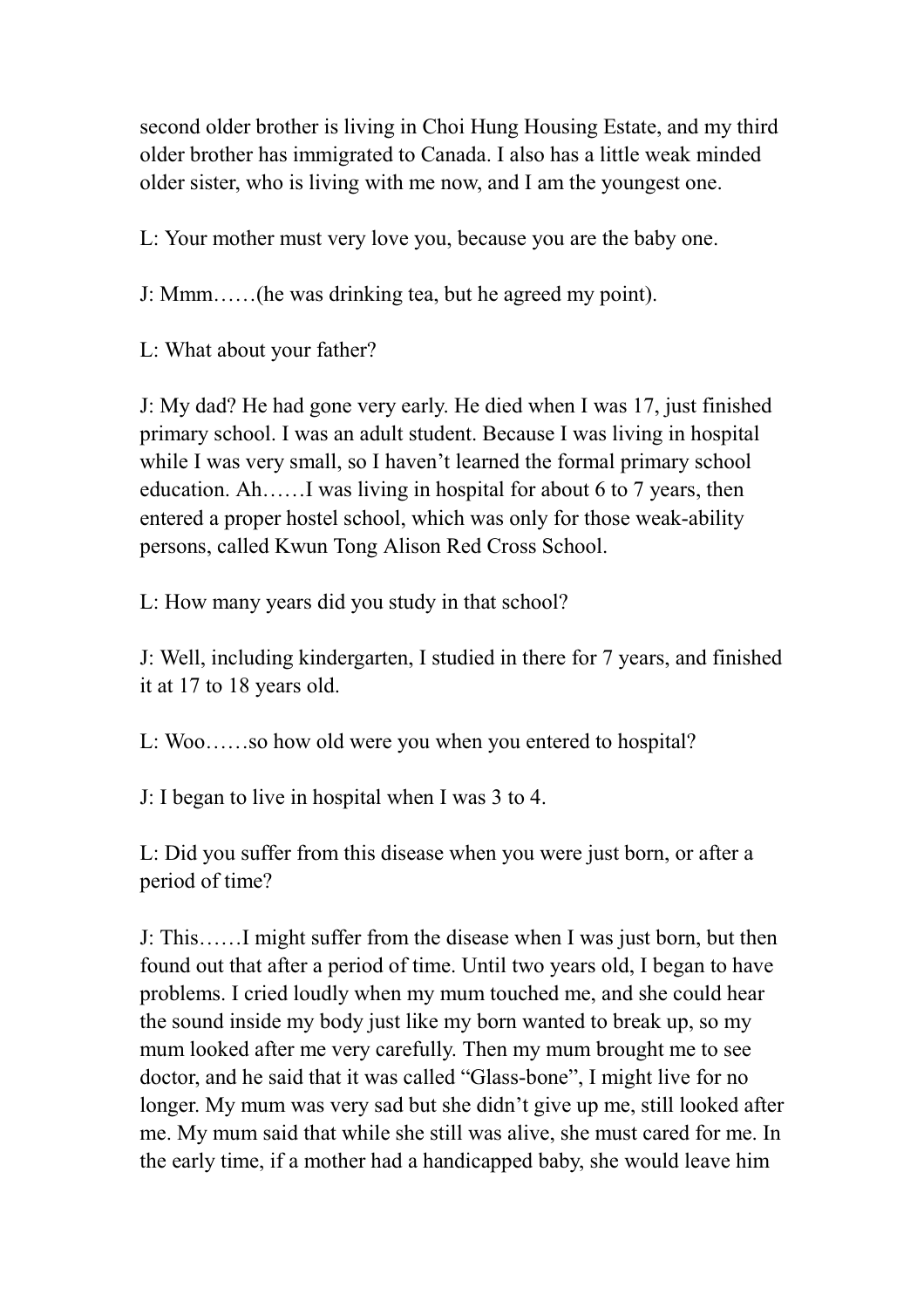on the street or in hospital, because everyone was very poor in 1960s.

L: Who support the whole family life?

J: My mother. Because my father already suffered from half body paralysis, so my mum was very poor in her life.

L: Have you got any unforgettable memory? Something like made your mum angry?

J: Every kid will always make his parent angry. My mum went to see me once a week when I was living in hospital. When she came, I would ask her to buy comic book, sticker and snack for me. Also when every time she came, she would help me to bath, went to toilet, etc.

L: You bathed once a week?!

J: No, but just because it was more comfortable she helped me to bath. Then......I would be sad if she couldn't come, or I would cry when she left.

Everyone in hospital was very love me, they always gave me many toys and stamps. Sometimes I would talk to the foreigners and listen to the sisters talked English in order to learn more.

L: You said that your mum went to see you every week, so is it just like a family day?

J: I think so. I could eat chicken leg and drink tasty soup; I like to eat chicken leg!

In the time I was living in school's hostel, I went back home once a week, sometimes my mum would come to take me back home after school. If she was playing mahiong at home before she came to take me, she would ask someone instead her for a while. So I always told her that I was hungry, wanted to eat this or wanted to eat that, in order to avoid her went back to play mahjong too early. Also sometimes she would let me sitting on her legs and watching her to play mahjong, then gradually, I also can play mahjong!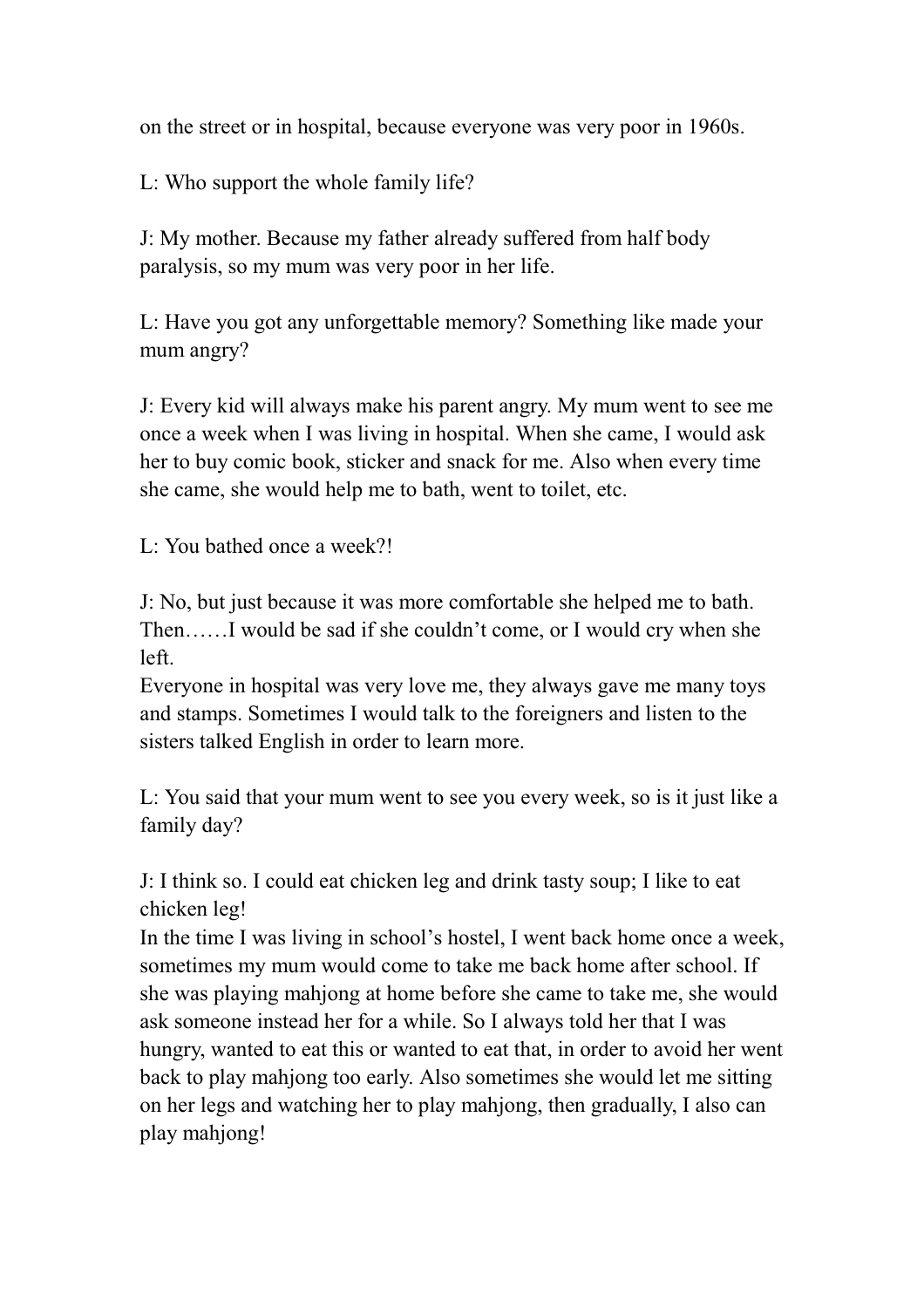L: Do you have more events that you can deeply remember?

J: Am.......my mum's job was making shoes, used a needle-work machine to make sporty shoes. I must went back home in long holiday, so I must help my mum to do the minor work, such as cut the needle line and put a chop on the shoes. Helping my mother to do these works I could have a good feeling of gaining money with my mother. My mum was very poor, because sometimes my mum had to work overnight and the others would complain that the needlework machine was too loud.

L: That means you haven't really get a job by yourself?

J: Not really! I have worked in "Protecting firm".

L: What is "Protecting firm"?

J: Those firms would accept the handicapped and give them work to do, or let them take some works home to do. Such as the counting work or making plastic flowers, etc. Sometimes would work with the little weak mind persons or the persons who get mental problems.

L: How old were you when you worked there?

J: Am......about 19 to 20 years old.

L: Did you claim that the God treats you very unfair, so that you couldn't help mother to do more works?

J: I didn't think about that. I only felt that my mum and my sister loved me very much, and I can talk! I feel that my illness is not a big problem, also I can feel many people treat me very kind. But I just thought that I gave many troubles to my mum. Sometimes when the nurse helped me to bath or while I was playing with my classmates or they wanted to help me, they might carelessly hurt me. Then I might need to have operations, and needed to ask mum to come to sign for the operations. After leaving hospital, and went to school, I could play many games in school. I did do an English drama and singing in a show!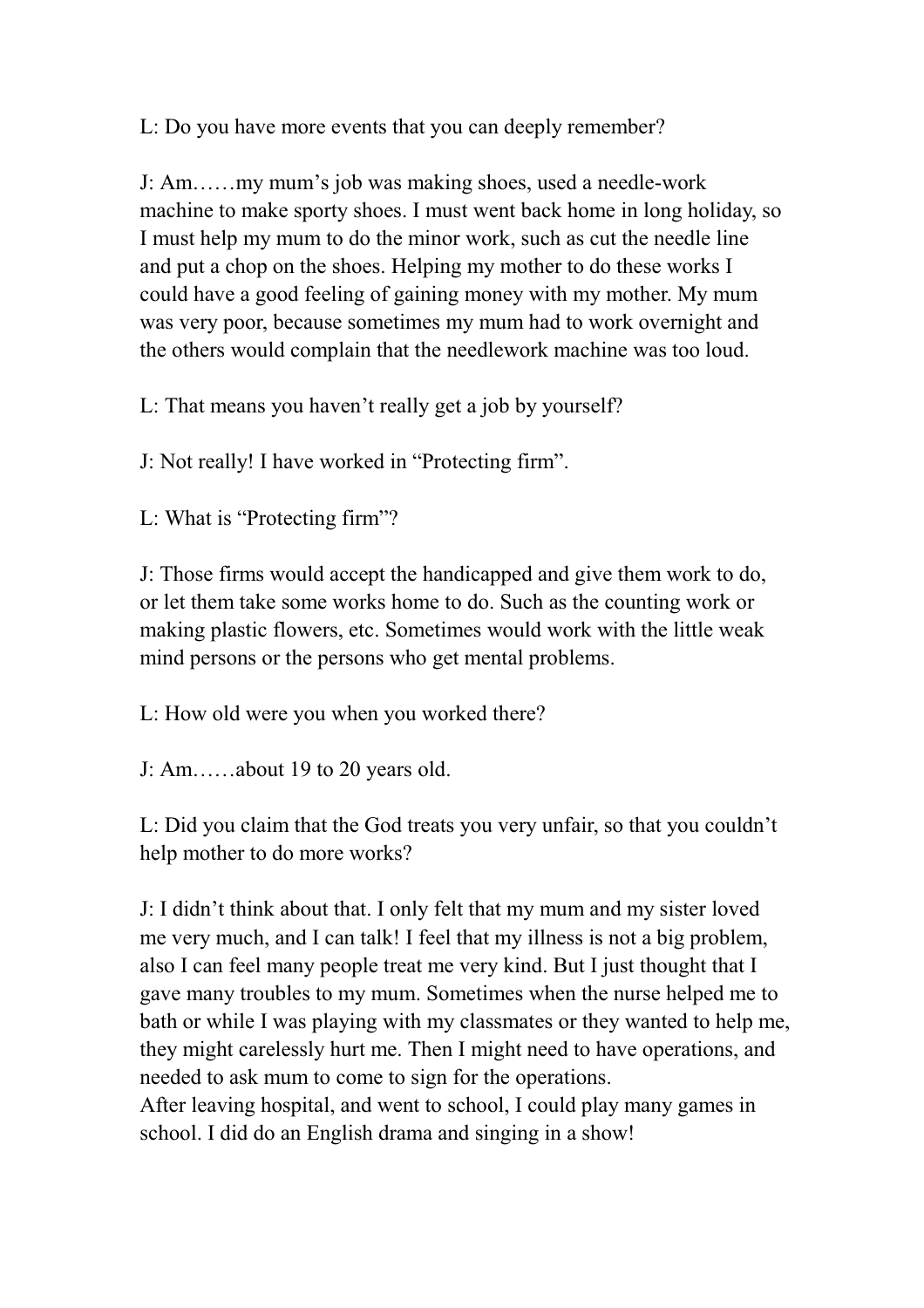L: Did you need to wear uniform?

J: Of cause! I needed to wear a white shirt with a Red Cross logo on it.

L: What subjects did you study?

J: Same as you people, Chinese, English, Mathematics, Social Science, Health Study, etc.

L: Which subject did you like?

J: English and Chinese! I was not good at Mathematics.

L: But I heard that your school results were very good......

J: It's nothing! Our class was only few students, so everyone could be good on result.

L: What did you play with your classmates?

J: Chinese Chess, Jumping Chess and playcards, etc.

L: Which one is your favorite?

J: Chinese Chess!

L: It seems that your classmates and teachers treated you very good, right?

J: Yes!

L: Am......your school results were good, did you wish to go to secondary school?

J: Of cause I wanted. But because my handicapped problem, and also have glass-bone, those school afraid to accept me. Moreover, there was any secondary school for handicapped only, then I studied at home by myself.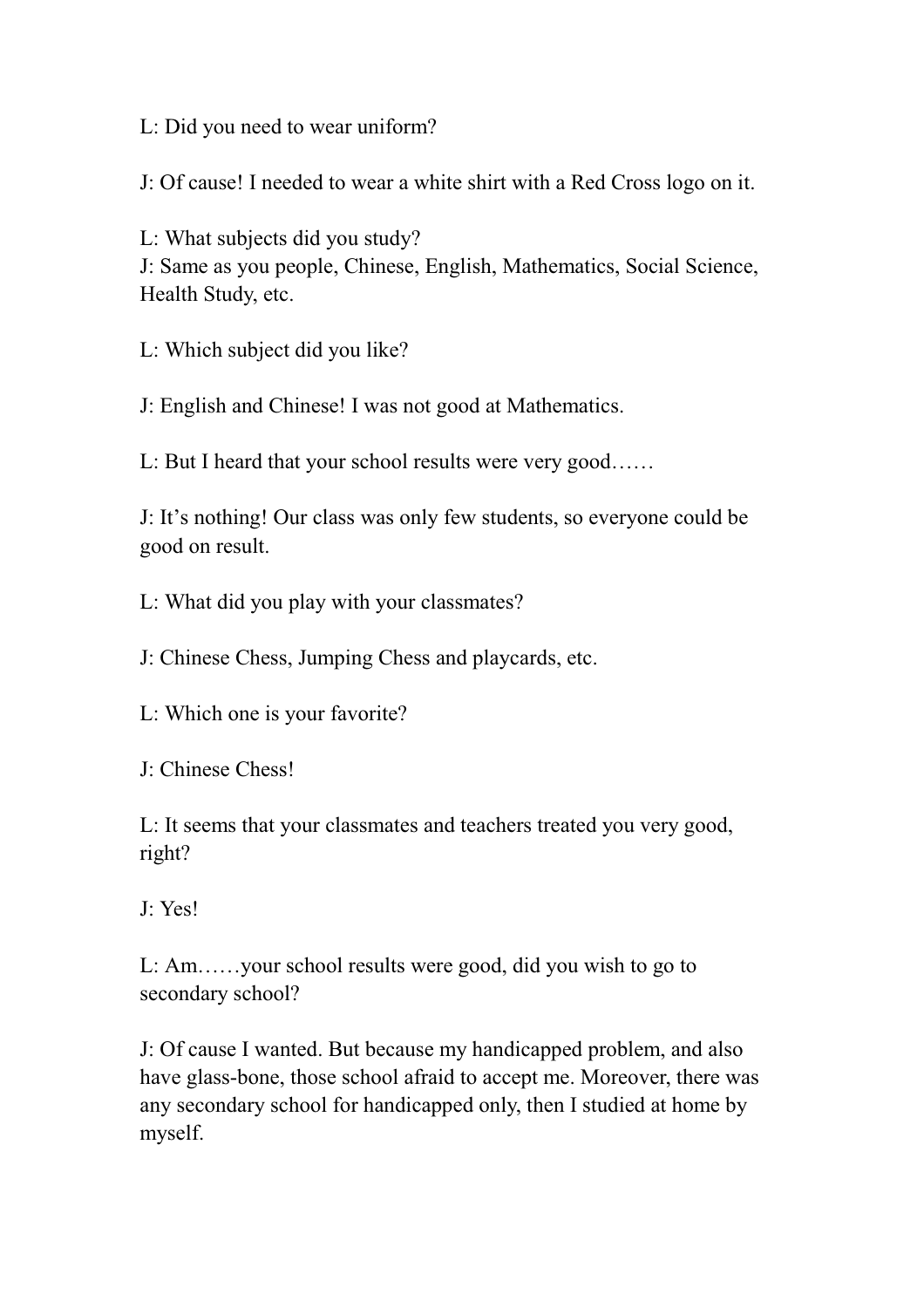L: Do you still study at home now?

J: Yes, I learn to write articles.

L: How's the relationship between you and your brothers and sister?

J: My sister has the closest relationship with me. Although she is little weak mind, she is a good sister. Am......and the relationship with my brothers is fine, because I lived in hospital for a long time, not always could see each other, I haven't got any deep feeling with them.

L: You said that your mum loved you very much, if you did something wrong, would she use physical punishment on you?

J: My mum never beat me, she afraid of my glass-bone.

L: How's about if your brothers and sister did something wrong?

J: My mother never beat anyone, only scolded. My mum was a kind mother.

L: Did anyone treat you unfair because of your illness?

J: Am......people will use special sight to look at me, they feel I am a very poor person. When they saw I went out with my mum, they always asked my 'Is he your son?' 'Can he eat?', we were fed up to answer those questions, can you understand? Sometimes they were too kind to give us money that made us very embarrassing!

L: Oh, you must be very upset.

J: Mmm......a little, I felt upset for my mum, people always asked her. disturbed her. Because I often went out with my mum and sister, that was very attractive.

I didn't sit on baby trolley a long time ago, there was my mum holding me when every time we went out. Later, my mum was getting old, so I sat on baby trolley.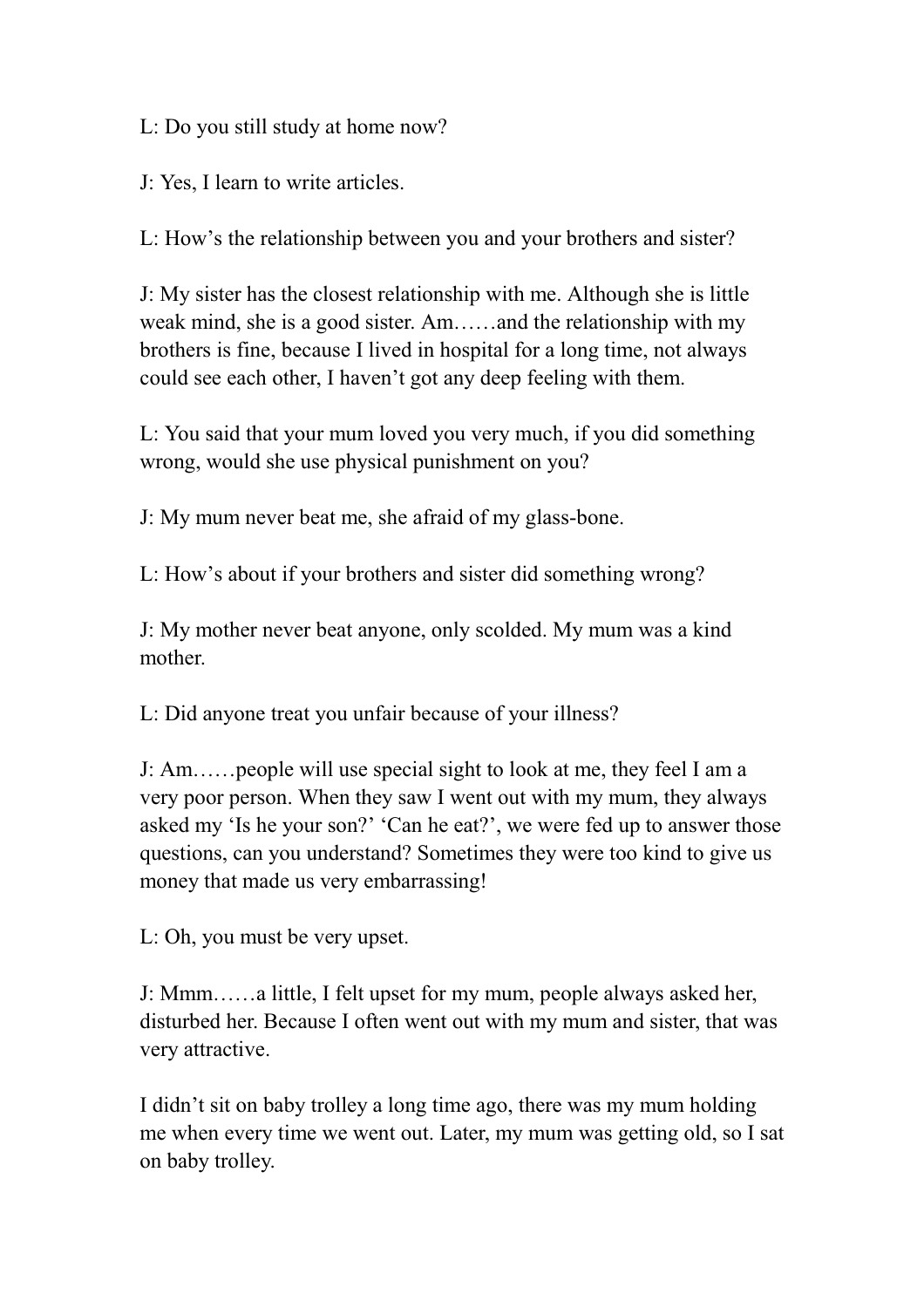L: Can you describe that how do you feel your childhood?

J: Describe the childhood......mmm......happy more than tears. I just said before, in hospital, those Sisters and nurses liked me, at home, my mum loved me. But when my mum died I was very sad. Sometimes my glass-bones get hurt, I would be unhappy. However, many parents do not love their children. Also their children do not cleverer than I do and they do not smarter than I do too, right? So should be satisfied.

L: To compare with current children's lives, which childhood do you think is better and happier? Are yours or theirs?

J: I think mine one was better. Living in that era, substance was not enough to everyone, many things we got were exchanged by our hard working. Also we know how to treasure everything. But now is different, substance is too enough, the children do not know how to treasure. In our era, we got many things by ourselves.

L: How do you compare your childhood with the current life?

J: When I was small, my mind was pure, not much life experience, no limitation in my life, no need to hide myself in front of others, more happily. Now, I see the human in more different ways. Some events may not follow what you expected, do you understand? When I was a kid, I thought that if you working hard and give out something, you must get back something. For an instance, if you love a girl, you chase her very hard and give out many things, you would think you can make her happy. But when you grow up, you know the theory is wrong. If you want to get together with that girl, the first thing is needed is that the girl also loves you.

L: Do you think that you are still happy now is because of your childhood?

J: Yes, yes! Many events happened in my childhood can expanse my mind. First thing is my mother's love, because she never gave me up. No matter how hard is my life, I am still living here, because I can't let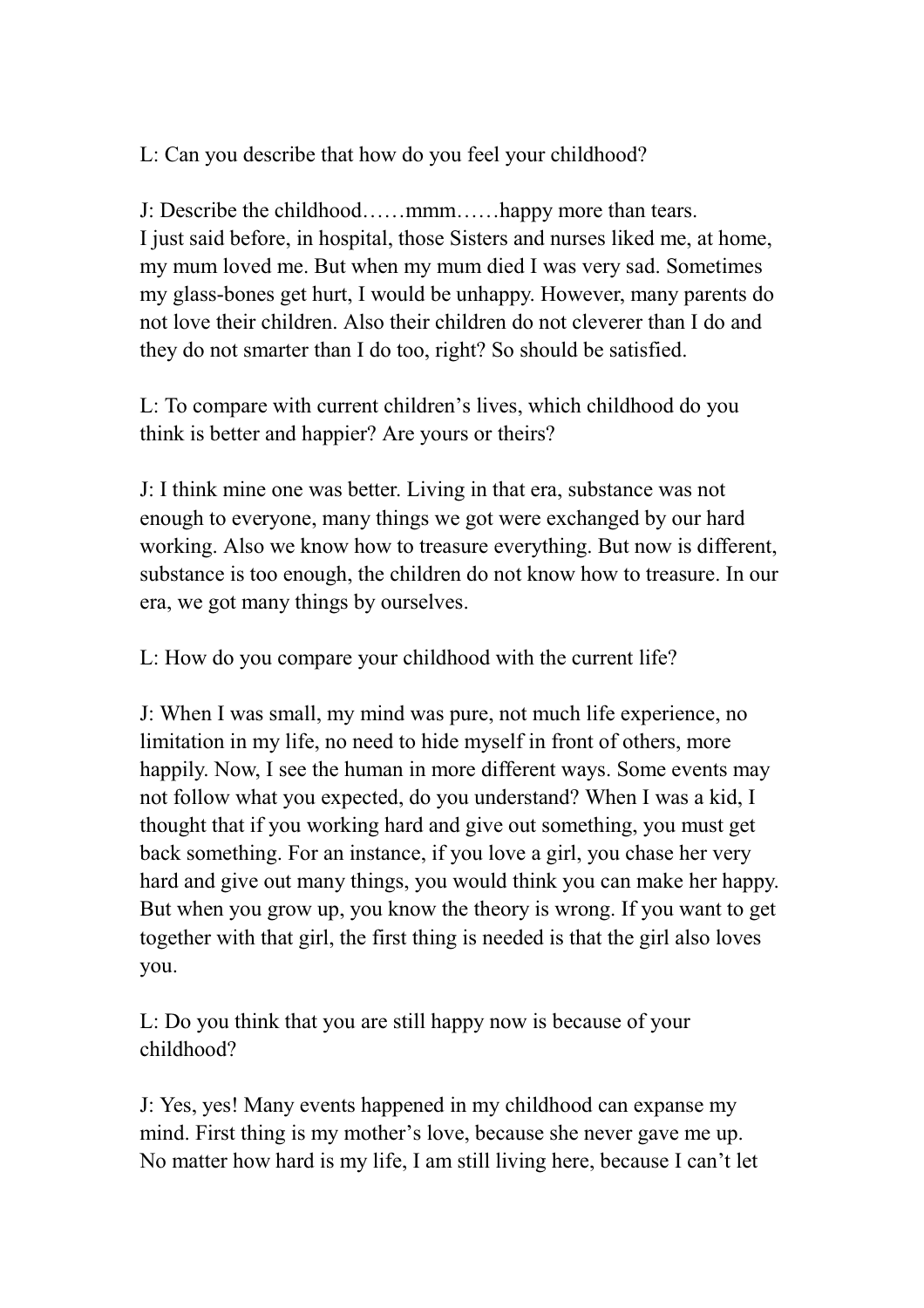my mum disappointed. Also I can't let those people who looked after, who taught me, who helped me all the times feel disappointed. Although there were some events hurt my heart, such as I needed to depart from my family, couldn't live with them when I was small; or during the operations; or feel hungry at home but can't get any food, because there are nobody at home. Those painful events give me much life experience. I must be strong, although sometimes will feel painful in heart, those events must go away very soon, then I will be happy again.

L: At last, I want to ask you how do you feel the physical punishment on the children. Do you think it is an effective education?

J: Firstly, maybe I am lucky, I have no experience on physical punishment. But I think suitable physical punishment can be effective. What is suitable physical punishment? That is we should give the kid some signals what is wrong and what thing they cannot do. To see the children in this era, they are so naughty, one of the reasons they become that is because their parents love them too much, so the parents let them do the wrong thing and do not correct them! Therefore, I agree that when the children do something wrong, suitable punishment should be given, such as beat their hands or their pats in order to let them know they are wrong. Physical punishment is allowed, but cannot be too harsh. I think teach them patiently is better. In fact, there is stronger stress, stronger against. Beating is not a method to make someone change mind in this era. However, before using physical punishment, people should think clearly, try to not hurt the children's minds.

L: And how do you think the future lives of children will be influenced by the physical punishment?

J: It needs to see the growing life of the children, see how do those people treat them, whom close to them. If they can understand the reason they get punishment, then they may not use physical punishment wrongly. Otherwise, their minds may get hurt already, and the punishment would not change their mind or they would just correct their action for a while. So I think after punishment, there must need someone teach them turn back to correct way. But if the children are hardly taught, then physical punishment is not work on them. So we also have to see if the adults or